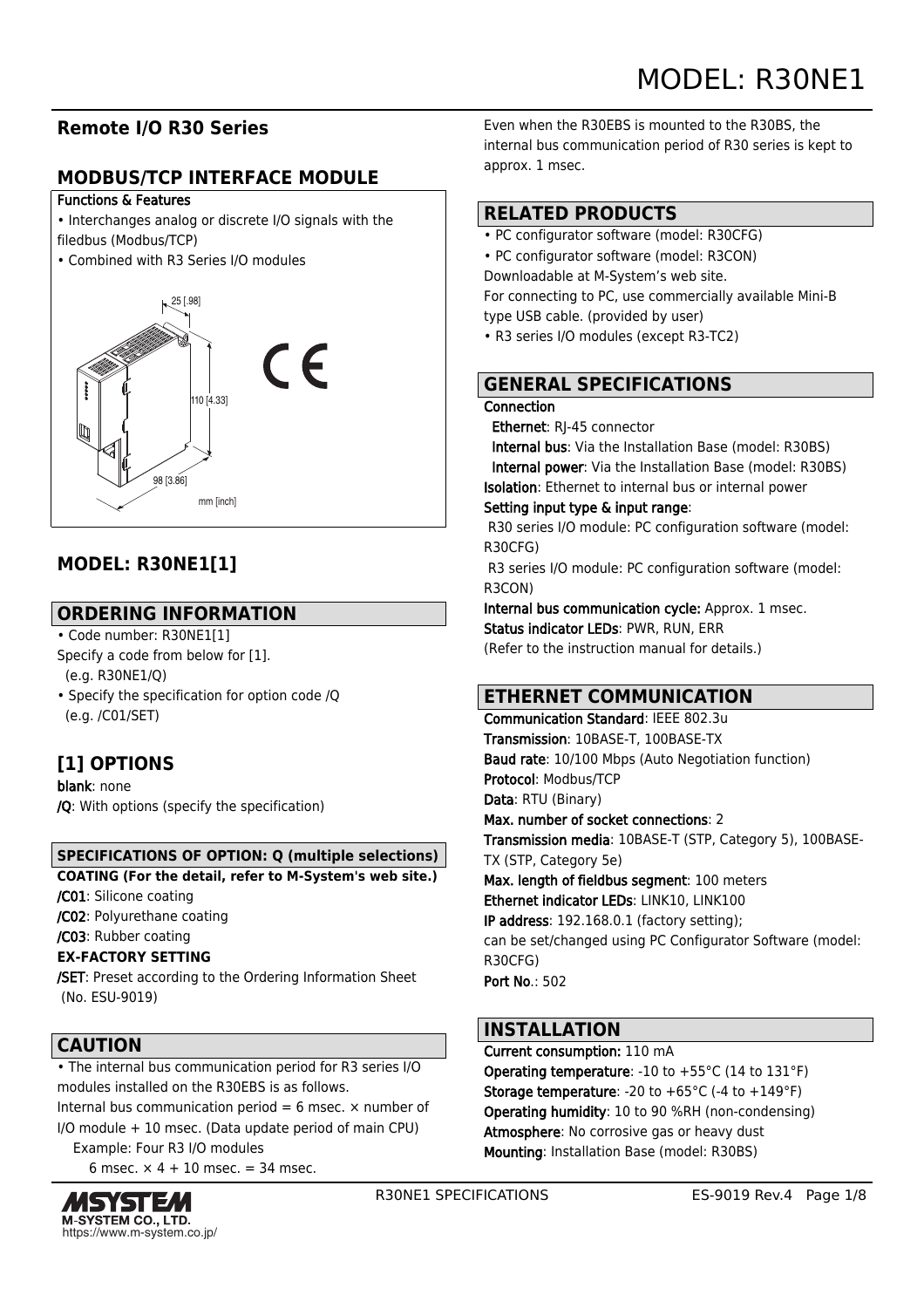Weight: 105 g (0.23 lb)

#### **PERFORMANCE**

Insulation resistance: ≥ 100 MΩ with 500 V DC Dielectric strength: 1500 V AC @ 1 minute (Ethernet to internal bus or internal power) 1500 V AC @ 1 minute (power input to FE; isolated on the power supply module)

### **STANDARDS & APPROVALS**

EU conformity: EMC Directive EMI EN 61000-6-4 EMS EN 61000-6-2 RoHS Directive

### **PC CONFIGURATOR**

The following parameters can be set with using PC Configurator Software (model: R30CFG) Refer to the users manual for the R30CFG for detailed operation of the software program.

| <b>PARAMETER</b> | <b>SETTING RANGE</b>       | <b>DEFAULT SETTING</b> |
|------------------|----------------------------|------------------------|
| Timeout          | $0.2.$ to $3200.0$ (sec.)  | $3.0$ (sec.)           |
| IP address       | 0.0.0.0 to 255.255.255.255 |                        |
| Subnet mask      | 0.0.0.0 to 255.255.255.255 | 255.255.255.0          |
| Default gateway  | 0.0.0.0 to 255.255.255.255 | 192.168.0.100          |
| Port No. 1       | 1 to 32000                 | 502                    |
| Port No. 2       | 1 to 32000                 | 502                    |
| Port No. 3       | 1 to 32000                 | 502                    |
| Port No. 4       | 1 to 32000                 | 502                    |
| Linger time      | 3.0 to 3200.0 (sec.)       | 180.0 (sec.)           |
|                  |                            |                        |

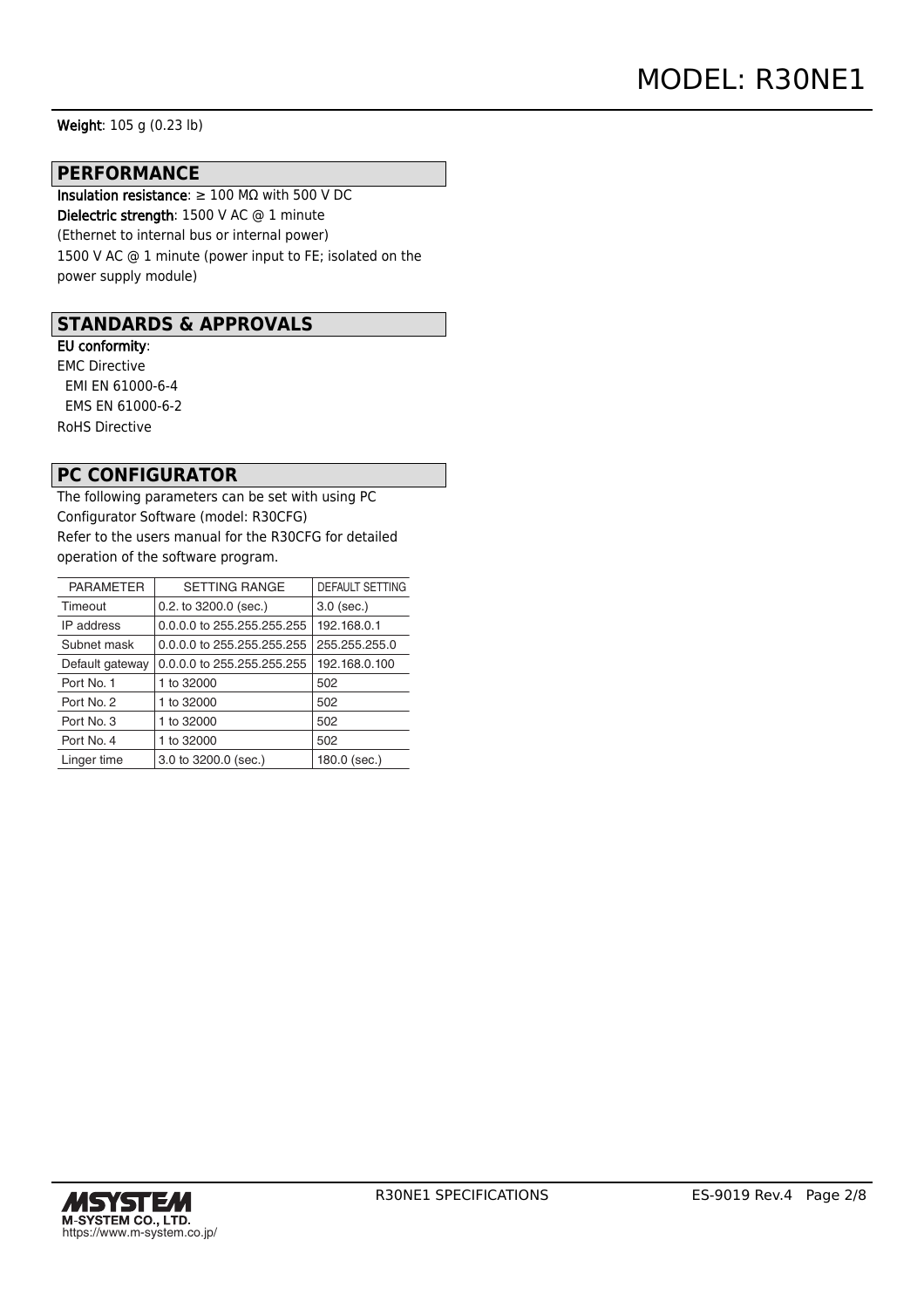# MODEL: R30NE1



# **MODBUS FUNCTION CODES & SUPPORTED CODES**

|                 | Data & Control Functions         |          |                                                                             |
|-----------------|----------------------------------|----------|-----------------------------------------------------------------------------|
| CODE            | <b>NAME</b>                      |          |                                                                             |
| 01              | <b>Read Coil Status</b>          | $\times$ | Digital output from the slave (read/write)                                  |
| 02              | <b>Read Input Status</b>         | X        | Status of digital inputs to the slave (read only)                           |
| 03              | <b>Read Holding Registers</b>    | X        | General purpose register within the slave (read/write)                      |
| 04              | <b>Read Input Registers</b>      | X        | Collected data from the field by the slave (read only)                      |
| 05              | Force Single Coil                | X        | Digital output from the slave (read/write)                                  |
| 06              | Preset Single Register           | X        | General purpose register within the slave (read/write)                      |
| 07              | <b>Read Exception Status</b>     |          |                                                                             |
| 08              | Diagnostics                      | $\times$ |                                                                             |
| 09              | Program 484                      |          |                                                                             |
| 10 <sup>1</sup> | <b>Poll 484</b>                  |          |                                                                             |
| 11              | Fetch Comm. Event Counter        | $\times$ | Fetch a status word and an event counter                                    |
| 12              | Fetch Comm. Event Log            | X        | A status word, an event counter, a message count and a field of event bytes |
| 13              | Program Controller               |          |                                                                             |
| 14              | Poll Controller                  |          |                                                                             |
| 15              | Force Multiple Coils             | $\times$ | Digital output from the slave (read/write)                                  |
| 16              | <b>Preset Multiple Registers</b> | X        | General purpose register within the slave (read/write)                      |
| 17              | Report Slave ID                  | $\times$ | Slave type / 'RUN' status                                                   |
| 18              | Program 884/M84                  |          |                                                                             |
| 19              | Reset Comm. Link                 |          |                                                                             |
| 20              | <b>Read General Reference</b>    |          |                                                                             |
| 21              | Write General Reference          |          |                                                                             |
| 22              | Mask Write 4X Register           |          |                                                                             |
| 23              | Read/Write 4X Register           |          |                                                                             |
| 24              | <b>Read FIFO Queue</b>           |          |                                                                             |

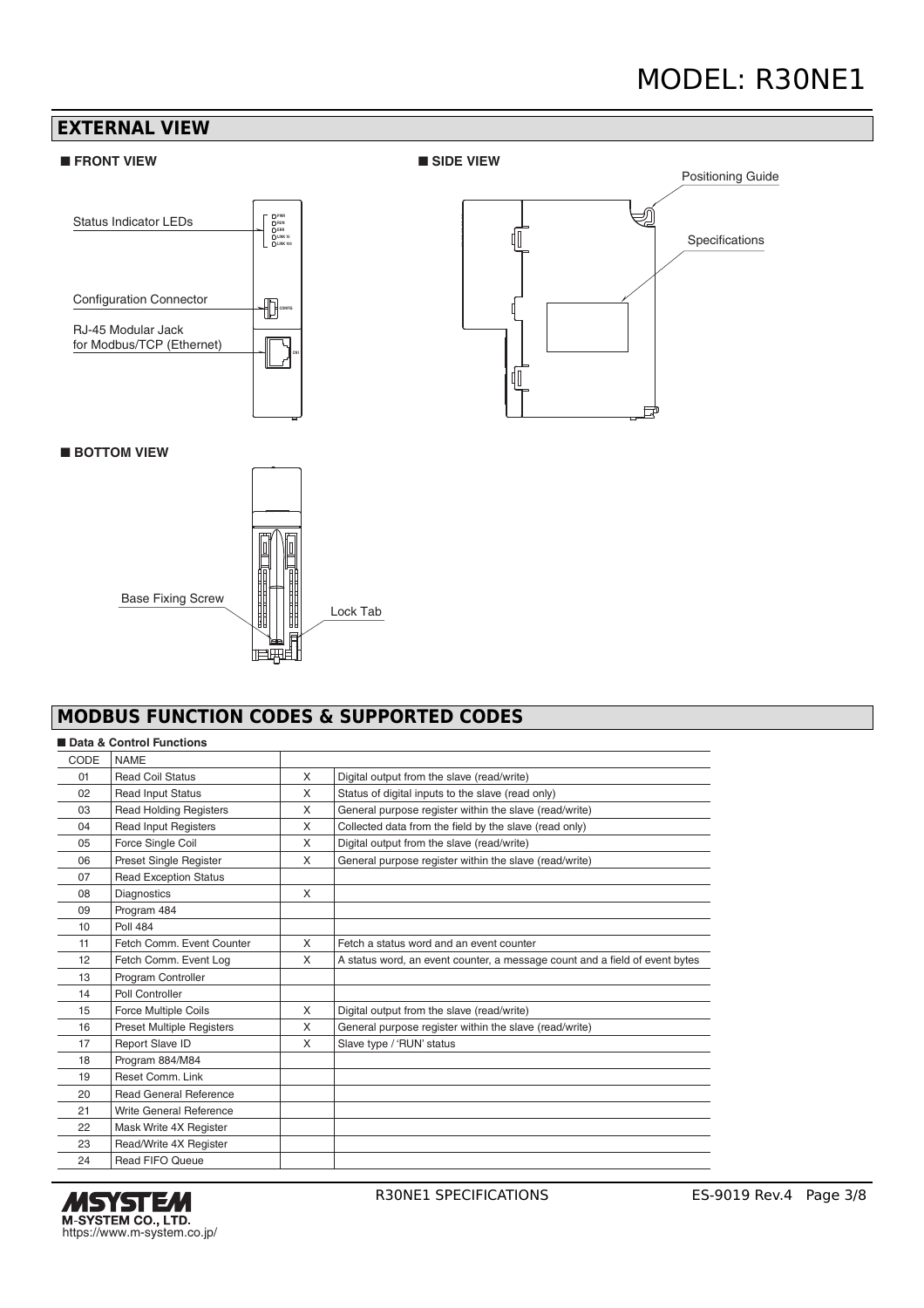| <b>Exception Codes</b> |                      |   |                                              |
|------------------------|----------------------|---|----------------------------------------------|
| <b>CODE</b>            | <b>NAME</b>          |   |                                              |
| 01                     | Illegal Function     | X | Function code is not allowable for the slave |
| 02                     | Illegal Data Address | X | Address is not available within the slave    |
| 03                     | Illegal Data Value   | X | Data is not valid for the function           |
| 04                     | Slave Device Failure |   |                                              |
| 05                     | Acknowledge          |   |                                              |
| 06                     | Slave Device Busy    |   |                                              |
| 07                     | Negative Acknowledge |   |                                              |
| 08                     | Memory Parity Error  |   |                                              |

#### ■ Diagnostic Subfunctions

| CODE | <b>NAME</b>                  |   |                                           |
|------|------------------------------|---|-------------------------------------------|
| 00   | <b>Return Query Data</b>     | Х | Loop back test                            |
| 01   | <b>Restart Comm. Option</b>  | Х | Reset the slave and clear all counters    |
| 02   | Return Diagnostic Register   | Х | Contents of the diagnostic data (2 bytes) |
| 03   | Change ASCII Input Delimiter | Х | Delimiter character of ASCII message      |
| 04   | Force Listen Only Mode       | ⋏ | Force the slave into Listen Only Mode     |

### **MODBUS I/O ASSIGNMENT**

|                       | <b>ADDRESS</b> | DATA TYPE | <b>DATA</b>                    |  |
|-----------------------|----------------|-----------|--------------------------------|--|
| Coil(0X)              | 1 to 2048      |           | Discrete Output                |  |
| Input $(1X)$          | 1 to 2048      |           | Discrete Input                 |  |
|                       | 2049 to 2064   |           | Module Status (R30 series)     |  |
|                       | 2065 to 2080   |           | Module Status (R3 series)      |  |
|                       | 2081 to 2096   |           | Error Status (R30 series)      |  |
|                       | 2097 to 2112   |           | Error Status (R3 series)       |  |
|                       | 2113 to 2128   |           | Data Error Status (R30 series) |  |
|                       | 2129 to 2144   |           | Data Error Status (R3 series)  |  |
| Input Register (3X)   | 1 to 512       |           | Analog Input                   |  |
| Holding Register (4X) | 1 to 512       |           | Analog Output                  |  |

#### ■ **DATA TYPE**

I: Integer; 0 to 10000 (0 to 100%)

- Note: DO NOT access addresses other than mentioned above. Accessing such an address may result in problem such as malfunction of the unit.
- 1) Module Status indicates whether or not an I/O module is mounted on each slot. The bit corresponding to the mounted slot turns to '1', and the unmounted slot to '0'.
- 2) Error Status indicates occurrence of an error of each module as described below. The bit corresponding to the module having an error turns to '1'.
	- R3-TSx, R3x-RSx, R3-US4 (input type: T/C or RTD): Input burnout
	- R3x-DA16A: Power input error or disconnection
	- R3x-YS4: Output disconnection
	- R3-PC16A: External power supply in error or disconnection

3) Data Error Status indicates occurrence of an error of each module as described below.

The bit corresponding to the module having an error turns to '1'.

- Analog input modules transmitting 0 to 100% scaling value: Input overrange (≤ -15% or ≥ 115%)
- R30YS4: Output disconnection
- R30TS4, R30RS4, R30USx (input type: T/C or RTD): Input burnout
- R3-TSx, R3x-RSx, R3-US4 (input type: T/C or RTD): Input burnout
- R3-US4 (input type: voltage): Input overrange (≤ -10% or ≥ 110%)

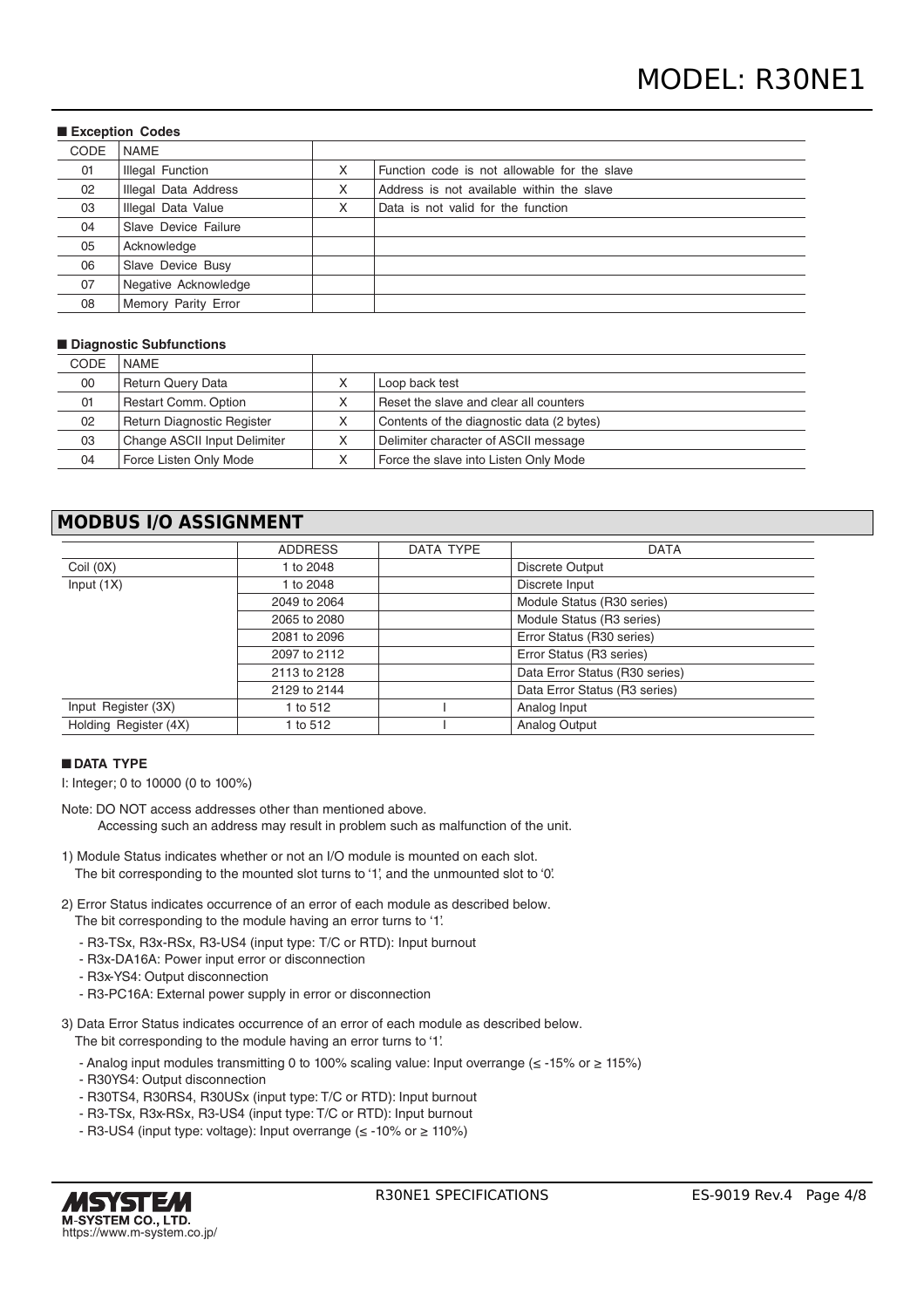4) I/O Data (discrete input, discrete output, analog input, analog output) Assignment

 This unit recognizes type (No. of data areas) of each I/O module mounted on the same base, and automatically assigns it to each data area in the order of slot number. See table below.

Each data area is allocated only with the data of the assigned module and still has space.

When data of each data area is transmitted to the host PC/PLC in the order of slot number, other types of data of the latter slot number, if any, are allocated and transmitted together so that each type of data is transmitted sequentially; that is, no blank data is transmitted. See figures below.

I/O Data Assignment is performed only when the power is turned on.

Be sure to turn the power off and on again when the module configuration has been changed.

The max. number of data areas per node is 64.

Thus, the total number of data areas of the mounted I/O modules must be equal to or less than 64.

 When there is a blank slot, data of the latter slot number is transmitted to the host PC/PLC so that no blank data is transmitted. The table below shows an example of I/O configuration and the figures show how I/O data are assigned.

| <b>BASE</b>    | SLOT NO.   | <b>MODEL</b>                     | <b>DATA AREAS</b> |
|----------------|------------|----------------------------------|-------------------|
| <b>R30BS08</b> | <b>PWR</b> | <b>R30PS1</b>                    |                   |
|                | <b>COM</b> | <b>R30NE1</b>                    |                   |
|                |            | <b>R30SV4</b>                    | 4                 |
|                | 2          | <b>R30US2</b>                    | 2                 |
|                | 3          | <b>R30TS4</b>                    | 4                 |
|                | 4          | R30YV4                           | 4                 |
|                | 5          | <b>R30XN16A</b>                  |                   |
|                | 6          | <b>R30XN16A</b>                  |                   |
|                | 7          | R30YN16A                         |                   |
|                | 8          | <b>R30YN16A</b>                  |                   |
| R30EBS04       |            | R <sub>3</sub> -SV <sub>8</sub>  | 8                 |
|                | 2          | R <sub>3</sub> -Y <sub>V</sub> 8 | 8                 |
|                | 3          | <b>R3-DA32A</b>                  | 2                 |
|                | 4          | R3-DC32A                         | 2                 |

#### ■ **Coil (0X)**

The figure below indicates discrete output.



#### ■ **Input (1X)**

The figure below indicates discrete input.





### ■ **Input Register (3X)**

The figure below indicates analog input.



#### ■ **Holding Register (4X)**

The figure below indicates analog output.



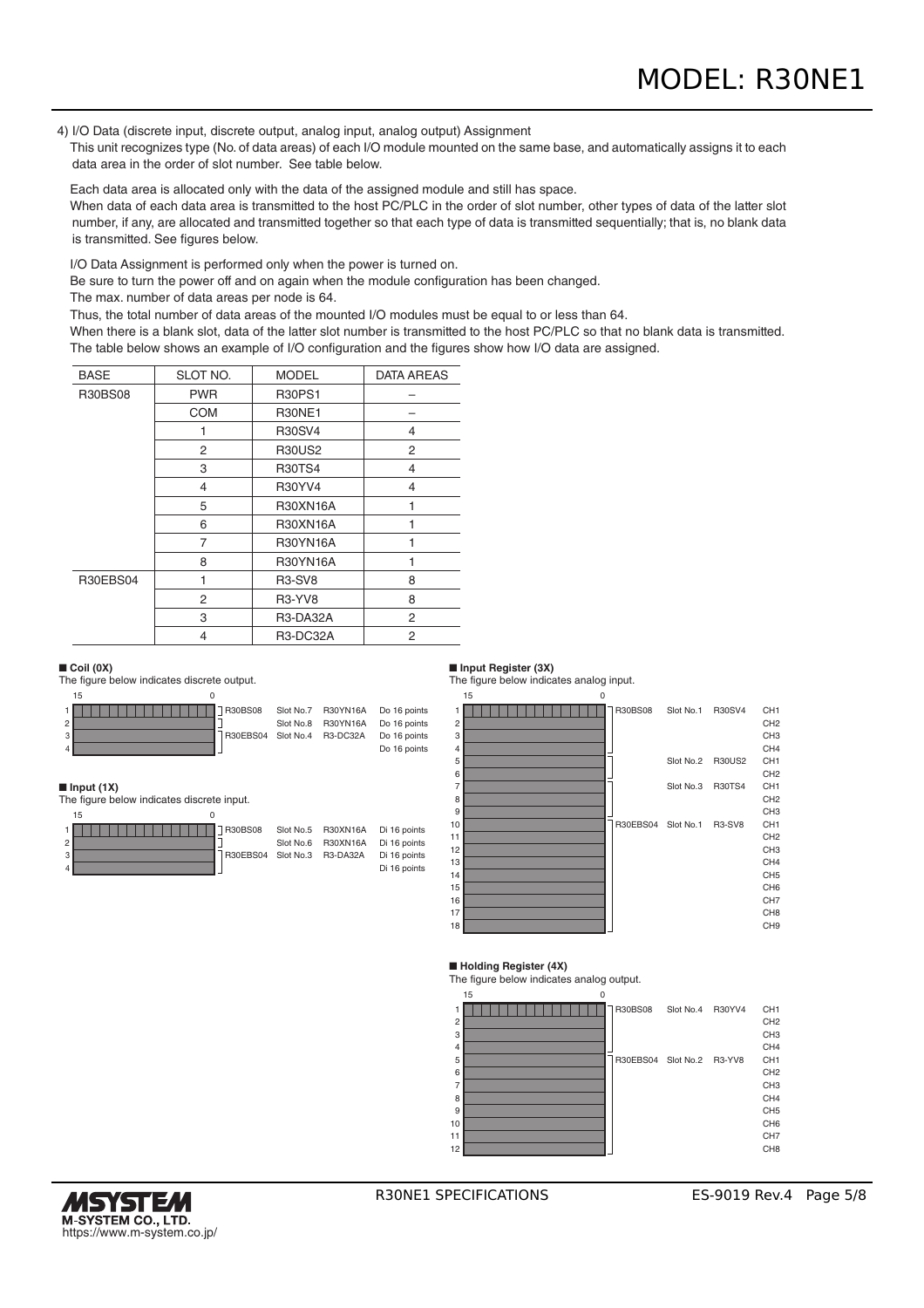### **MODULE STATUS, ERROR STATUS, DATA ERROR STATUS**

Shows each module's availability and error status.



### **I/O DATA DESCRIPTIONS**

The data allocations for typical I/O modules are shown below.

Refer to the manual for each module for detailed data allocations.

#### ■ ANALOG DATA (16-bit data, models: R30SV2, R30SV4, R30YV4, R30YS4, R30US2, R30US4 etc.)

16-bit binary data.

Basically, 0 to 100% of the selected I/O range is converted into 0 to 10000 (binary). Negative percentage is represented in 2's complements.



#### **■ ANALOG DATA (16-bit data, models: R30RS4, R30TS4, R30US2, R30US4, etc.)**

16-bit binary data.

With °C temperature unit, raw data is multiplied by 10. For example, 25.5 °C is converted into 255.

With <sup>°</sup>F temperature unit, the integer section of raw data is directly converted into the data.

For example, 135.4°F is converted into 135.

Minus temperature is converted into negative values, represented in 2's complements.



#### ■ ANALOG DATA (16-bit data, models: R30CT4E etc.)

16-bit binary data.

Integer obtained by multiplying unit value (A) by 100.

In case of CLSE-R5, integer obtained by multiplying unit value (A) by 1000.



#### ■ ANALOG DATA (32-bit data, models: R3-PA2, PA4A, WT1, WT4, etc.)

32-bit binary data is used for accumulated counts, encoder positions and active energy. Lower 16 bits are allocated from the lowest address to higher ones, higher 16 bits in turn.



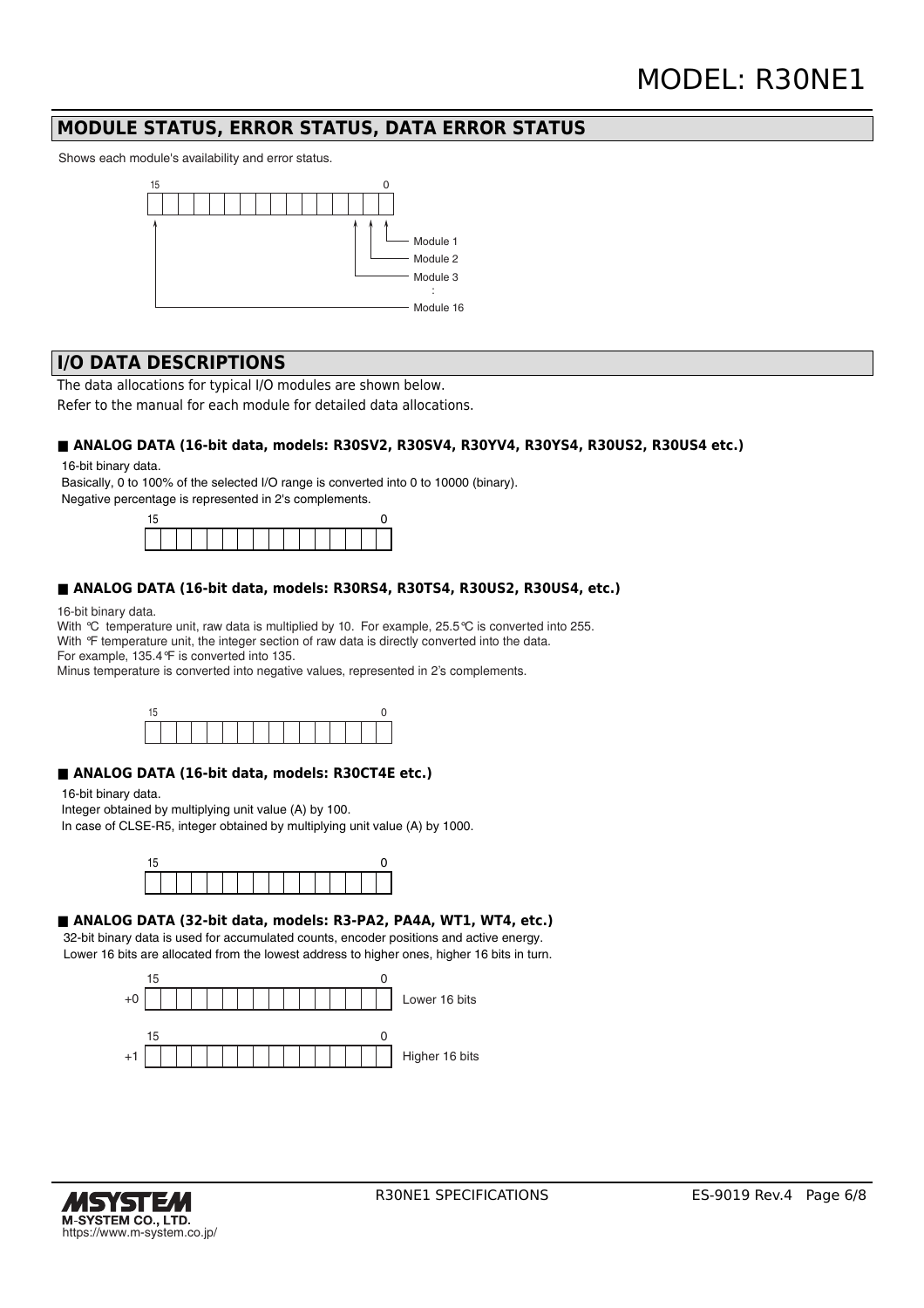#### ■ ANALOG DATA (32-bit data, models: R3-BA32A, BC32A, etc.)

32-bit binary data is used for BCD.

Lower 16 bits are allocated from the lowest address to higher ones, higher 16 bits in turn.



**■ 16-POINT DISCRETE DATA (models: R30XN16A, R30YN16A, R30YN16C etc.)**



1 : ON

# **EXTERNAL DIMENSIONS unit: mm [inch]**